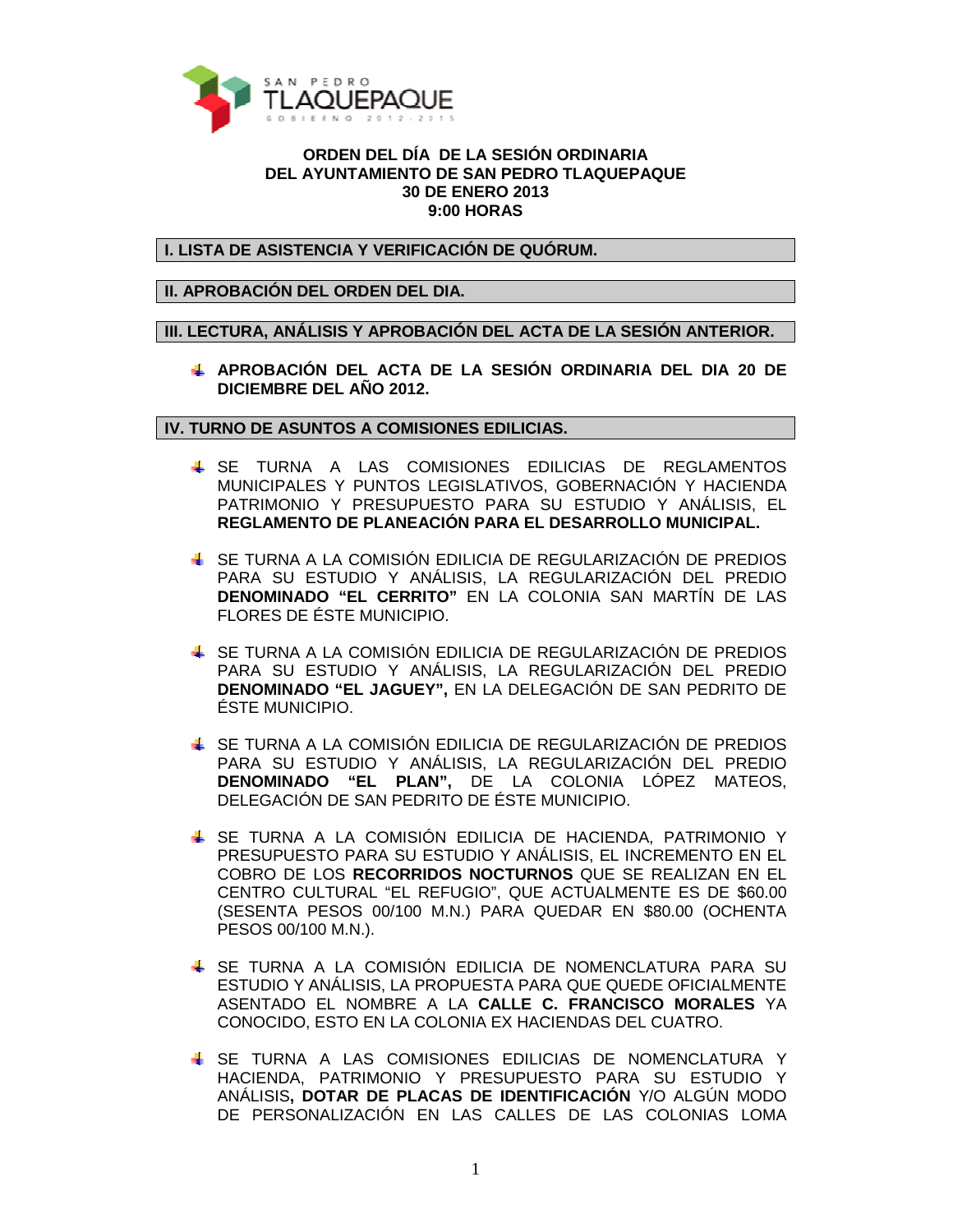

BONITA EJIDAL, LA CUYUCUATA, LA GUAYABITOS Y LOMAS DEL TAPATÍO.

- SE TURNA A LAS COMISIONES EDILICIAS DE ASISTENCIA Y DESARROLLO SOCIAL Y HUMANO Y HACIENDA, PATRIMONIO Y PRESUPUESTO PARA SU ESTUDIO Y ANÁLISIS, ENTREGAR EN COMODATO UN PREDIO PROPIEDAD MUNICIPAL A LA **FUNDACIÓN FUIMOS NIÑOS A.C.**
- SE TURNA A LAS COMISIONES EDILICIAS DE EQUIDAD DE GÉNERO, REGLAMENTOS MUNICIPALES Y PUNTOS LEGISLATIVOS, DERECHOS HUMANOS, SEGURIDAD PÚBLICA, ASISTENCIA Y DESARROLLO SOCIAL Y HUMANO, SALUBRIDAD E HIGIENE Y GOBERNACIÓN, PARA SU ESTUDIO Y ANÁLISIS, EL REGLAMENTO MUNICIPAL DE **ACCESO DE LAS MUJERES A UNA VIDA LIBRE DE VIOLENCIA.**
- SE TURNA A LAS COMISIONES EDILICIAS DE REGLAMENTOS MUNICIPALES Y PUNTOS LEGISLATIVOS, Y GOBERNACIÓN, PARA SU ESTUDIO Y ANÁLISIS, EL **REGLAMENTO DEL USO DE LA CORRESPONDENCIA ELECTRÓNICA DE VALIDEZ INTERNA PARA EL MUNICIPIO DE SAN PEDRO, TLAQUEPAQUE, JALISCO.**
- **V. LECTURA, EN CASO DE DEBATE Y APROBACIÓN DE DICTÁMENES DE COMISIONES.** 
	- EXPEDIENTE N.A. 88/2012, DICTAMEN EN SENTIDO PROCEDENTE QUE TIENE POR OBJETO: SE APRUEBA EL **PROGRAMA OPERATIVO ANUAL 2013.**
	- **EXPEDIENTE N.A. 89/2012, DICTAMEN EN SENTIDO PROCEDENTE QUE** TIENE POR OBJETO: **PRIMERO.-** SE APRUEBA EL **PLAN MUNICIPAL DE DESARROLLO 2012-2015.** TAL Y COMO SE MUESTRA EN EL ANEXO QUE FORMA PARTE INTEGRANTE DE ESTE ACUERDO. **SEGUNDO.-** SE APRUEBA LA OBSERVANCIA Y CUMPLIMIENTO OBLIGATORIO DE TODAS LAS DEPENDENCIAS QUE INTEGRAN LA PRESENTE ADMINISTRACIÓN PÚBLICA MUNICIPAL 2012-2015, DEL PLAN MUNICIPAL DE DESARROLLO Y LOS PROGRAMAS QUE DE ÉL SE DERIVEN, EN EL ÁMBITO DE SUS RESPECTIVAS COMPETENCIAS, CONFORME A LAS DISPOSICIONES QUE RESULTEN APLICABLES, A PARTIR DE SU PUBLICACIÓN EN LA GACETA MUNICIPAL.
	- DICTAMEN EN SENTIDO PROCEDENTE QUE TIENE POR OBJETO: **DAR DE BAJA 78 EXPEDIENTES, CONFORME AL ARTÍCULO 18 DEL REGLAMENTO INTERIOR DEL AYUNTAMIENTO. SEGUNDO.-** SE DEJEN A SALVO LOS DERECHOS DE LOS INTERESADOS PARA SOLICITAR DE NUEVA CUENTA EL ESTUDIO Y ANÁLISIS DE LOS ASUNTOS COMPETENCIA DEL AYUNTAMIENTO Y DE ESTA COMISIÓN.
	- EXPEDIENTE N.A. 17/2012, DICTAMEN EN SENTIDO **IMPROCEDENTE** MEDIANTE EL CUAL SE **RECHAZA** LA PETICIÓN ELEVADA A ESTE H.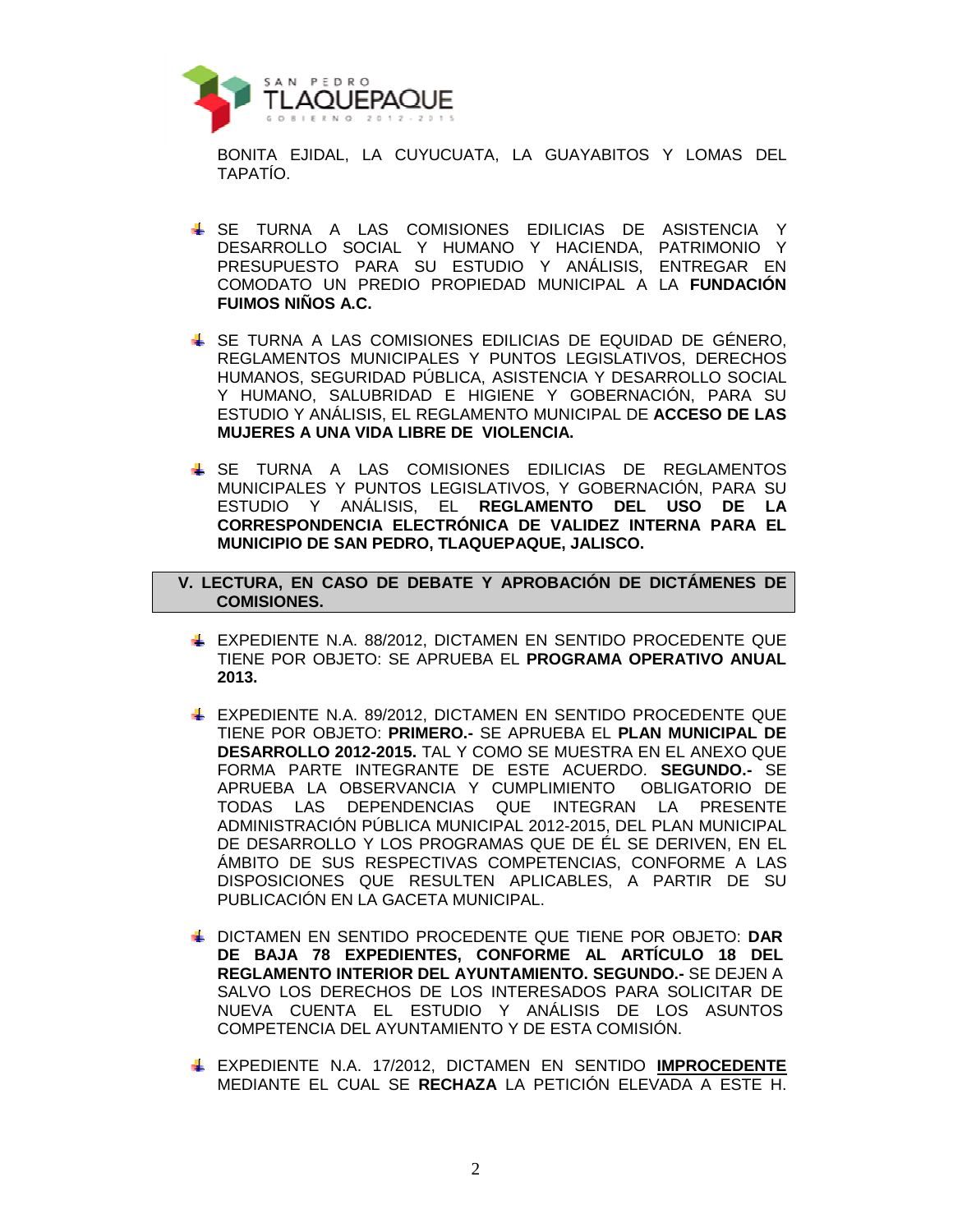

AYUNTAMIENTO PARA **LA CREACIÓN DEL REGLAMENTO DE ASISTENCIA Y DESARROLLO SOCIAL Y HUMANO.**

- EXP. N.A. 53 Y 82/ 2012 DICTAMEN EN SENTIDO PROCEDENTE QUE TIENE POR OBJETO: SE APRUEBA DESINCORPORAR Y DAR DE BAJA DEL CATALOGO DE **BIENES INMUEBLES** PROPIEDAD MUNICIPAL, LOS PREDIOS UBICADOS EN LAS COLONIAS: LAS JUNTAS CÓDIGO DE REGISTRO MUNICIPAL 140, EL VERGEL CÓDIGO DE REGISTRO MUNICIPAL 69, COLONIA HORIZONTES DE TLAQUEPAQUE CÓDIGO DE REGISTRO MUNICIPAL 391, COLONIA ARROYO DE LAS FLORES CÓDIGO DE REGISTRO MUNICIPAL 180, COLONIA LOMAS DE TLAQUEPAQUE CÓDIGO DE REGISTRO MUNICIPAL 183-A Y COLONIA EL ÓRGANO, CÓDIGO DE REGISTRO MUNICIPAL 220.
- EXP. N.A. 79/2012 DICTAMEN EN SENTIDO PROCEDENTE QUE TIENE POR OBJETO: SE AUTORIZA AL MUNICIPIO DE SAN PEDRO TLAQUEPAQUE, A ENTREGAR EN COMODATO A FAVOR DEL **SISTEMA INTERMUNICIPAL DE AGUA POTABLE Y ALCANTARILLADO (SIAPA)** LOS BIENES INMUEBLES UBICADOS EN LAS COLONIAS: \*LOMAS DEL TEPEYAC, CALLE AZUCENA UNA SUPERFICIE APROXIMADA DE 398M2 (CÓDIGO DE IDENTIFICACIÓN 312). \*CERRO DEL 4, CALLE FRANCISCO SILVA ROMERO (CÓDIGO DE IDENTIFICACIÓN 346). \*RESIDENCIAL JARDINES DE MIRAFLORES CALLE EMILIANO ZAPATA Y JARDINES DE LA NUEVA ESPAÑA UNA SUPERFICIE APROXIMADA DE 180 M2 (CÓDIGO DE IDENTIFICACIÓN 342-A). \*FRACCIONAMIENTO HACIENDAS DEL REAL, DOS PREDIOS UNO DE ELLOS UBICADO ENTRE LAS CALLES DE COLORADO Y ALAZÁN IDENTIFICADO BAJO EL NUMERO DE CÓDIGO 178 (AFECTANDO SOLAMENTE 700 M2). Y OTRO MAS UBICADO ENTRE LAS CALLES DE PINTO, CANELO Y ROSILLO, IDENTIFICADO BAJO EL NUMERO DE CÓDIGO 177 (AFECTANDO SOLAMENTE 869.25 M2). \*CONDOMINIO SAN FRANCISCO EN EL PUEBLO DE SANTA ANITA (CÓDIGO DE IDENTIFICACIÓN 296-C). SE AUTORIZA AL PRESIDENTE MUNICIPAL, SINDICO, SECRETARIO DEL AYUNTAMIENTO Y AL ENCARGADO DE LA HACIENDA MUNICIPAL, PARA QUE SUSCRIBAN TODA CLASE DE INSTRUMENTOS JURÍDICOS QUE SE REQUIERA PARA DAR CUMPLIMIENTO AL ACUERDO ANTERIOR.
- **EXP. N.A. 80/2012 DICTAMEN EN SENTIDO PROCEDENTE QUE TIENE** POR OBJETO: SE AUTORIZA AL MUNICIPIO DE SAN PEDRO TLAQUEPAQUE, A ENTREGAR EN COMODATO POR UN TERMINO DE HASTA 3 AÑOS LOS BIENES INMUEBLES UBICADOS EN LAS COLONIAS FOVISSTE MIRAVALLE A **"LA RUTA UNIDA PLAZA DEL SOL, LAS JUNTAS MIRAVALLE A.C."** Y EN LAS HUERTAS UNA FRACCIÓN DE TERRENO AL C. IGNACIO PICAZO GONZÁLEZ, SECRETARIO GENERAL DEL SITIO 117. PROPIEDAD DE ESTE MUNICIPIO. SE AUTORIZA AL PRESIDENTE MUNICIPAL, SINDICO, SECRETARIO DEL AYUNTAMIENTO Y AL ENCARGADO DE LA HACIENDA MUNICIPAL, PARA QUE SUSCRIBAN TODA CLASE DE INSTRUMENTOS JURÍDICOS QUE SE REQUIERA PARA DAR CUMPLIMIENTO AL ACUERDO ANTERIOR.
- **EXP. N.A. 83/2012 DICTAMEN EN SENTIDO PROCEDENTE QUE TIENE** POR OBJETO: SE AUTORIZA AL MUNICIPIO DE SAN PEDRO TLAQUEPAQUE, A ENTREGAR EN **PERMUTA A FAVOR DEL C. SAMUEL**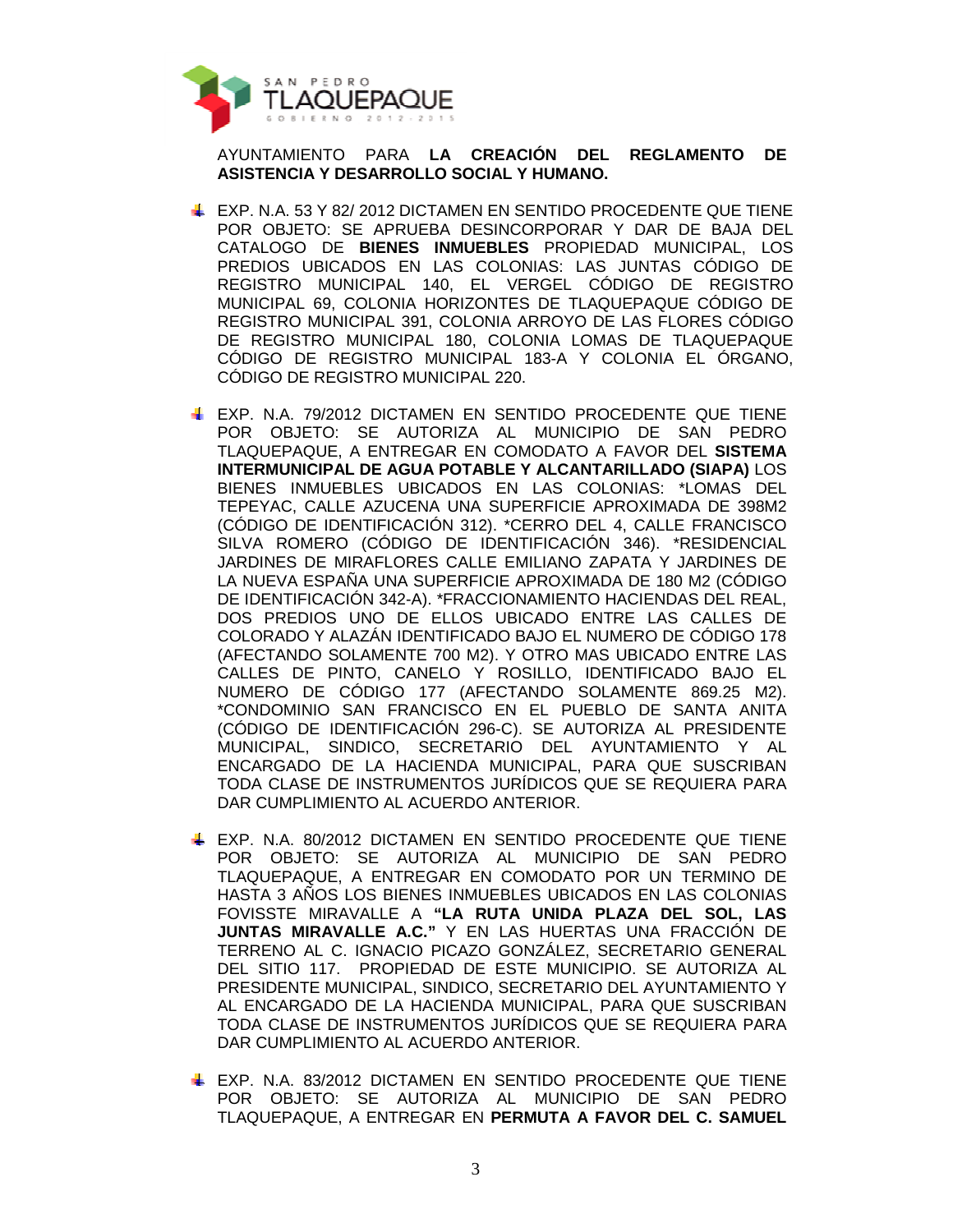

**ZÚÑIGA ANDRADE,** UN BIEN INMUEBLE DE SIMILARES CARACTERÍSTICAS AL QUE SE ENCUENTRA UBICADO EN LAS INMEDIACIONES DE LA COLONIA EL VERGEL, ESTO EN LA CALLE PRIVADA JUAN ESCUTIA #533. DICHA PERMUTA POR ESTE AYUNTAMIENTO SE HARÁ DE ACUERDO AL VALOR CATASTRAL REGISTRADO DEL BIEN INMUEBLE EN CUESTIÓN. SE AUTORIZA AL PRESIDENTE MUNICIPAL, SINDICO, SECRETARIO DEL AYUNTAMIENTO Y AL ENCARGADO DE LA HACIENDA MUNICIPAL, PARA QUE SUSCRIBAN TODA CLASE DE INSTRUMENTOS JURÍDICOS QUE SE REQUIERA PARA DAR CUMPLIMIENTO A LOS ACUERDOS ANTERIORES.

- EXP. N.A. 84/2012 DICTAMEN EN SENTIDO PROCEDENTE QUE TIENE POR OBJETO: SE AUTORIZA AL MUNICIPIO DE SAN PEDRO TLAQUEPAQUE, A ENTREGAR EN COMODATO LOS BIENES INMUEBLES QUE SE ENCUENTRAN UBICADO EN LA COLONIA **CANAL 58** IDENTIFICADO POR LA DIRECCIÓN DE PATRIMONIO MUNICIPAL BAJO EL NUMERO DE CÓDIGO 437 Y OTRO UBICADO EN LA CALLE OJO DE AGUA EN LA COLONIA **LAS PINTAS DE ABAJO**, DONDE ACTUALMENTE SE ENCUENTRA EL JARDÍN DE NIÑOS "MARIANO OTERO" IDENTIFICADO POR LA DIRECCIÓN DE PATRIMONIO MUNICIPAL BAJO EL NUMERO DE CÓDIGO 047, A FAVOR DEL GOBIERNO DEL ESTADO DE JALISCO A TRAVÉS DE LA SECRETARIA DE EDUCACIÓN PÚBLICA POR UN TERMINO DE HASTA 30 AÑOS. SE AUTORIZA AL PRESIDENTE MUNICIPAL, SINDICO, SECRETARIO DEL AYUNTAMIENTO Y AL ENCARGADO DE LA HACIENDA MUNICIPAL, PARA QUE SUSCRIBAN TODA CLASE DE INSTRUMENTOS JURÍDICOS QUE SE REQUIERA PARA DAR CUMPLIMIENTO A LOS ACUERDOS ANTERIORES.
- EXP. 73/2012 DICTAMEN EN SENTIDO PROCEDENTE QUE TIENE POR OBJETO: SE APRUEBA LA SOLICITUD DE COMODATO DE UNA VIALIDAD PUBLICA FAVOR DEL LA ASOCIACIÓN DE COLONOS **VALLE DE LAS HERAS A.C.,** CERRADA GONZÁLEZ GALLO HASTA EL INICIO DE LAS OBRAS PARA LA CONEXIÓN VIAL DE LA ZONA, CONDICIONANDO AL COMODANTE A QUE UNA VEZ QUE SE DESARROLLE LA CONECTIVIDAD DE LA CALLE CON PREDIOS COLINDANTES, SE DEBERÁ GARANTIZAR EL LIBRE TRANSITO, QUEDANDO LOS VECINOS DE LA ZONA A CARGO DE LOS SERVICIOS Y MANTENIMIENTO DE ESTA ÁREA. SE ORDENA ASENTAR ESTAS DISPOSICIONES EN EL CONTRATO DE COMODATO QUE SUSCRIBAN ENTRE LAS PARTES. SE FACULTA AL PRESIDENTE MUNICIPAL, SINDICO, SECRETARIO GENERAL DEL AYUNTAMIENTO A SUSCRIBIR EL CONTRATO A FAVOR DE LA ASOCIACIÓN DE COLONOS VALLE DE LAS HERAS A.C.
- **EXP. 61/2011 DICTAMEN EN SENTIDO PROCEDENTE QUE TIENE POR** OBJETO: SE APRUEBA LA CANCELACIÓN Y REVOCACIÓN DE UNA DONACIÓN A FAVOR DEL **ISSSTE** DE UN TERRENO CON UNA SUPERFICIE DE 8,000 M2 UBICADO EN EL FRACCIONAMIENTO PARQUES SANTA CRUZ DEL VALLE.
- **EXP. N.A. 54/2012 DICTAMEN EN SENTIDO PROCEDENTE QUE TIENE** POR OBJETO: SE AUTORICE A ENTREGAR EN COMODATO EL BIEN INMUEBLE SOLICITADO A FAVOR DE LA ASOCIACIÓN VECINAL **"FRACCIONAMIENTO PINTORES ESPAÑOLES A. C."** POR UN TERMINO